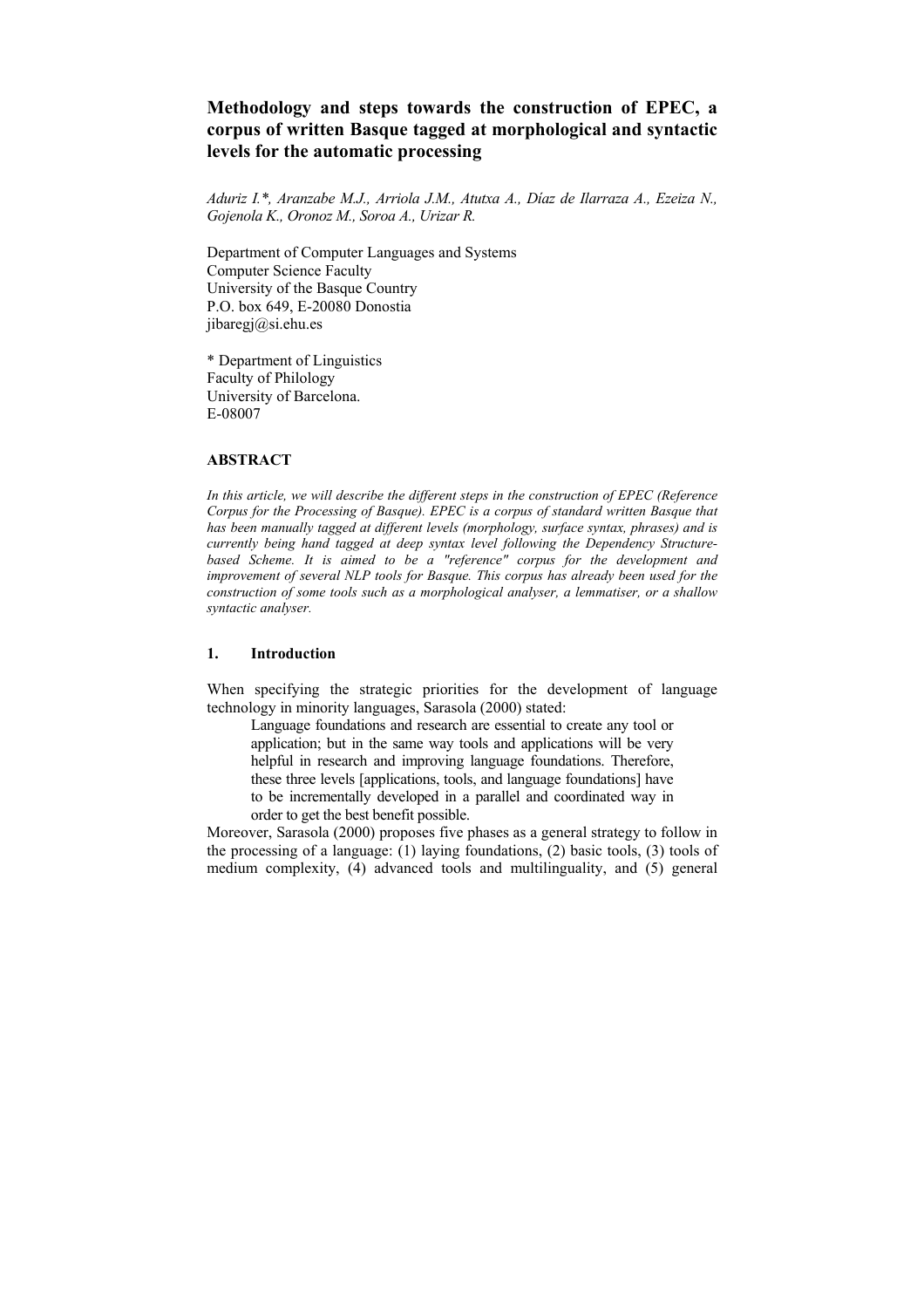applications. In all the phases proposed, corpora, first raw and then tagged, outstand as an essential language resource.

In this article, we will describe the different steps in the construction of EPEC (Reference Corpus for the Processing of Basque). EPEC is a corpus of standard written Basque that has been manually tagged at different levels (morphology, surface syntax, phrases) and is currently being hand tagged at deep syntax level. It is aimed to be a "reference" corpus for the development and improvement of several NLP tools for Basque.

In section 2, we explain how the raw corpus was compiled and we briefly describe the design of the tagset. In section 3, we account for the morphological disambiguation process carried out manually over the outcome of MORFEUS (the morphological analyser for Basque). The shallow syntactic tagging and phrase tagging are explained in sections 4 and 5 respectively. Finally, in section 6 we succinctly explain the tag system chosen for the dependency-based syntactic analysis and how the treebank is being manually tagged.

In figure 1, we can see a sketch of the different phases in the construction of EPEC, contrasting the manual tasks (right column) with the computer-based ones (left column) as well as the dependencies between them.

# **2. The tagged corpus**

#### **2.1 Compilation of the corpus**

EPEC is a 50,000-word sample collection of written standard Basque. It is a strategic resource for the processing of Basque and it has already been used for the development and improvement of some tools. Half of this collection was obtained from the *Statistical Corpus of 20th Century Basque* obtained from the *Statistical Corpus of 20th Century Basque* (http://www.euskaracorpusa.net). The other half was extracted from *Euskaldunon Egunkaria* (http://www.egunero.info), the only daily newspaper written entirely in standard Basque.

The Statistical Corpus of 20th Century Basque is a reference corpus of Basque including 4,658,036 word-forms. It was created by UZEI ([http://www.uzei.com](http://www.uzei.com/)), a non-profit organisation devoted to making Basque language suitable for any specialised field. The corpus constructed was based on an exhaustive inventory of Basque publications of the 20th century, from which a random sampling was extracted. This corpus has become an invaluable linguistic reference for written Basque of this period. It was classified taking into account the following criteria: the publications were divided into 4 **periods** (1900-1939, 1940-1968, 1969-1990, 1991-1999), 6 different **dialects** (Biscayan, Guipuzcoan, Souletin, Labourdin-Navarrese, Standard Basque, and non-classified), and 14 **genres** (literary prose, poetry, theatre, administration, newspapers...). Each book or article also contained information about the **author** (or authors) and its **title**. A subcorpus of about 25,000 word-forms was extracted from this corpus in order to build EPEC. Texts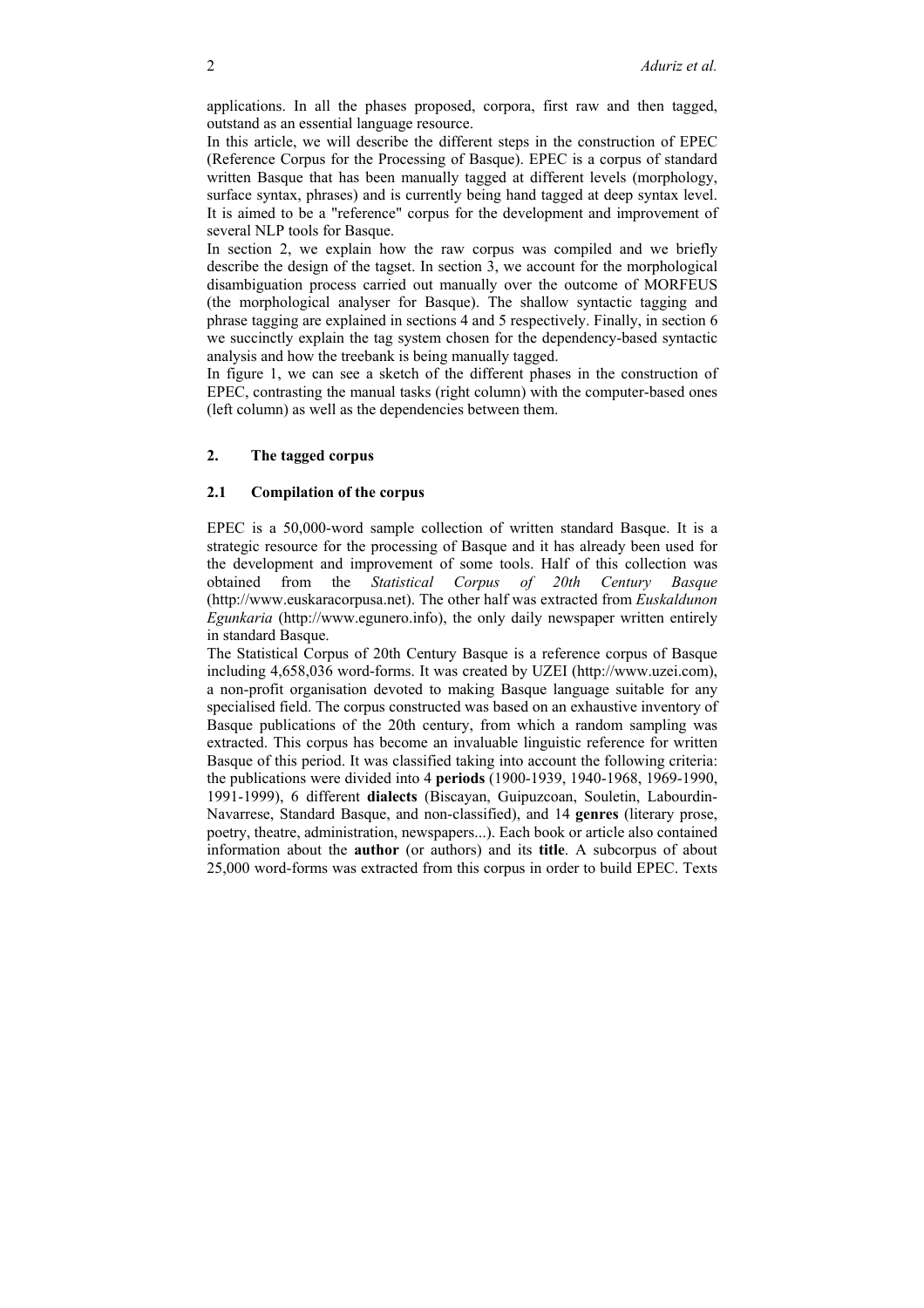

Figure 1. Sketch of the different steps in the completion of EPEC

.

written in standard Basque, corresponding to the last period (1991-1999) and belonging to both literary and non-literary prose, were chosen for this purpose. The second part of EPEC consists of several articles extracted from the Euskaldunon Egunkaria written in the second half of 1999 and in 2000. The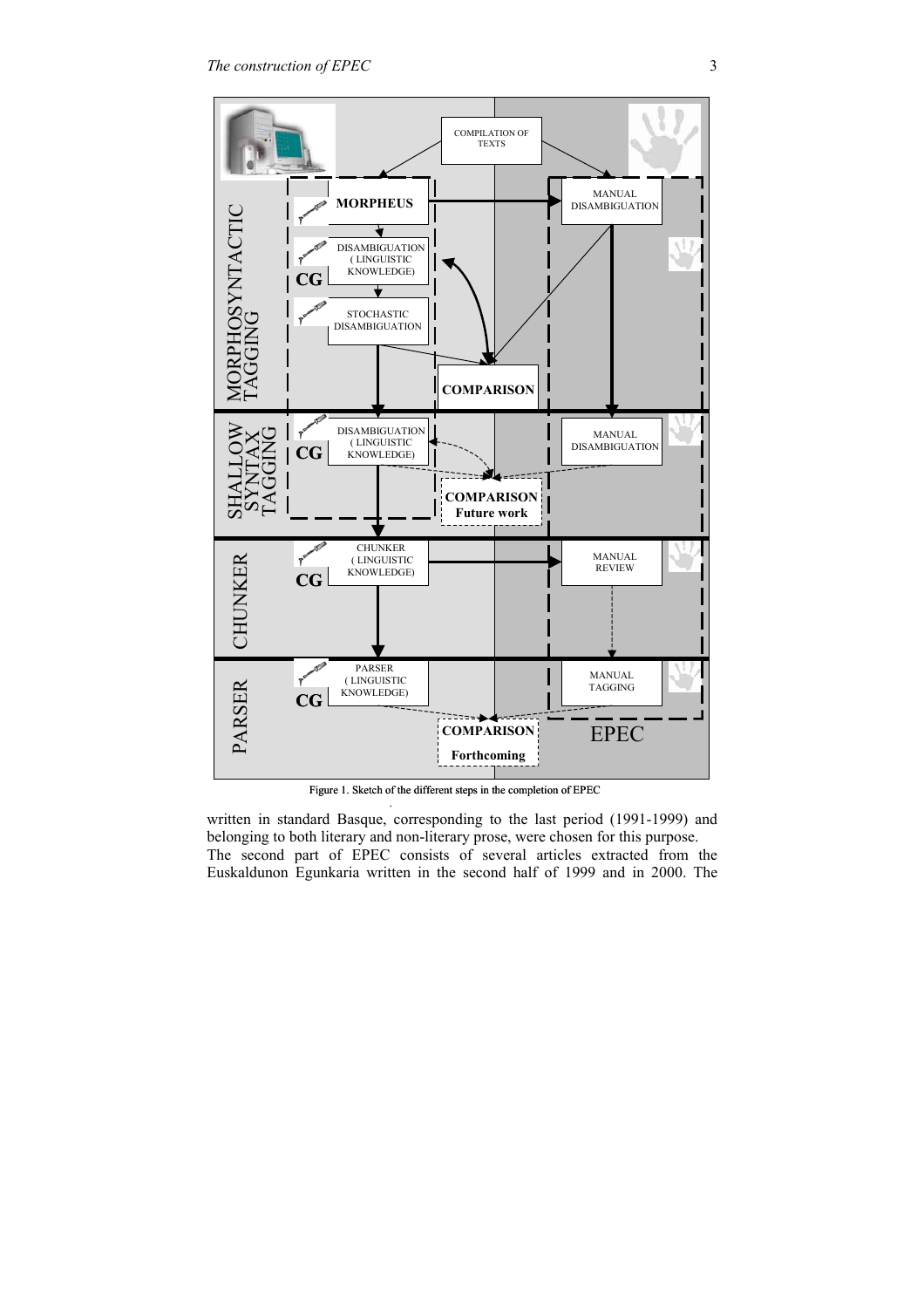articles were chosen so that they covered an assorted range of topics (economics, culture, entertainment, international, local, opinion, politics, sports...).

#### **2.2 Design of the tagset**

Choosing an appropriate tagset is a crucial task since the usefulness of further applications depend on it. The main problem we found while defining the tagset for Basque was the absence of an exhaustive one for automatic use. Moreover, Basque printed dictionaries also lacked systematisation of categories.

For the morphosyntactic treatment of Basque texts, the tag system we developed is a four level system, ranging from the simplest part-of-speech tagging scheme up to the full morphosyntactic information. In the first level, 20 general categories are included for lexical items (noun, adjective, verb, pronoun, conjunction...).

In the second one, each category tag is further refined by subcategory tags. For instance, the category 'pronoun' has 6 subcategories: common, emphatic, interrogative, indefinite, reflexive and reciprocal.

The third level includes some basic morphosyntactic information such as declension case, number, etc. This morphological information is carried by the dependent morphemes attached to the stem.

The full output of the morphosyntactic analysis constitutes the fourth level of tagging. The only difference with the previous level is that, here, all the morphological information is considered along with the tags for syntactic functions. Morphology and syntax are closely related in Basque, so most syntactic functions are provided by the database, along with the inflexional morphemes. For instance, the ergative case in Basque marks the subject in a clause (with transitive verbs) the absolutive case may either indicate the subject or the predicative (with intransitive verbs), or the direct object. The specification at this level is very detailed and constitutes the input for the morphosyntactic disambiguation process as well as for syntactic and other types of language processing.

In addition to these four levels, further tags are added to mark verb chains, noun phrases, and postpositional phrases (see sections 4.3.1. and 4.3.2.)

Nowadays, we are involved in the syntactic tagging of the corpus, following the Dependency Structure-based Scheme (see section 5). About 31 syntactic tags are being used for this purpose.

## **3. Morphosyntactic tagging of the corpus**

A morphological analyser of words is an indispensable basic tool when defining a general framework for the automatic processing of agglutinative languages like Basque (Aduriz *et al.*, 1998). However, previous to the completion of the morphological analyser MORFEUS, the design of the tagset had to accomplished (see section 2.2) and a lexical database developed.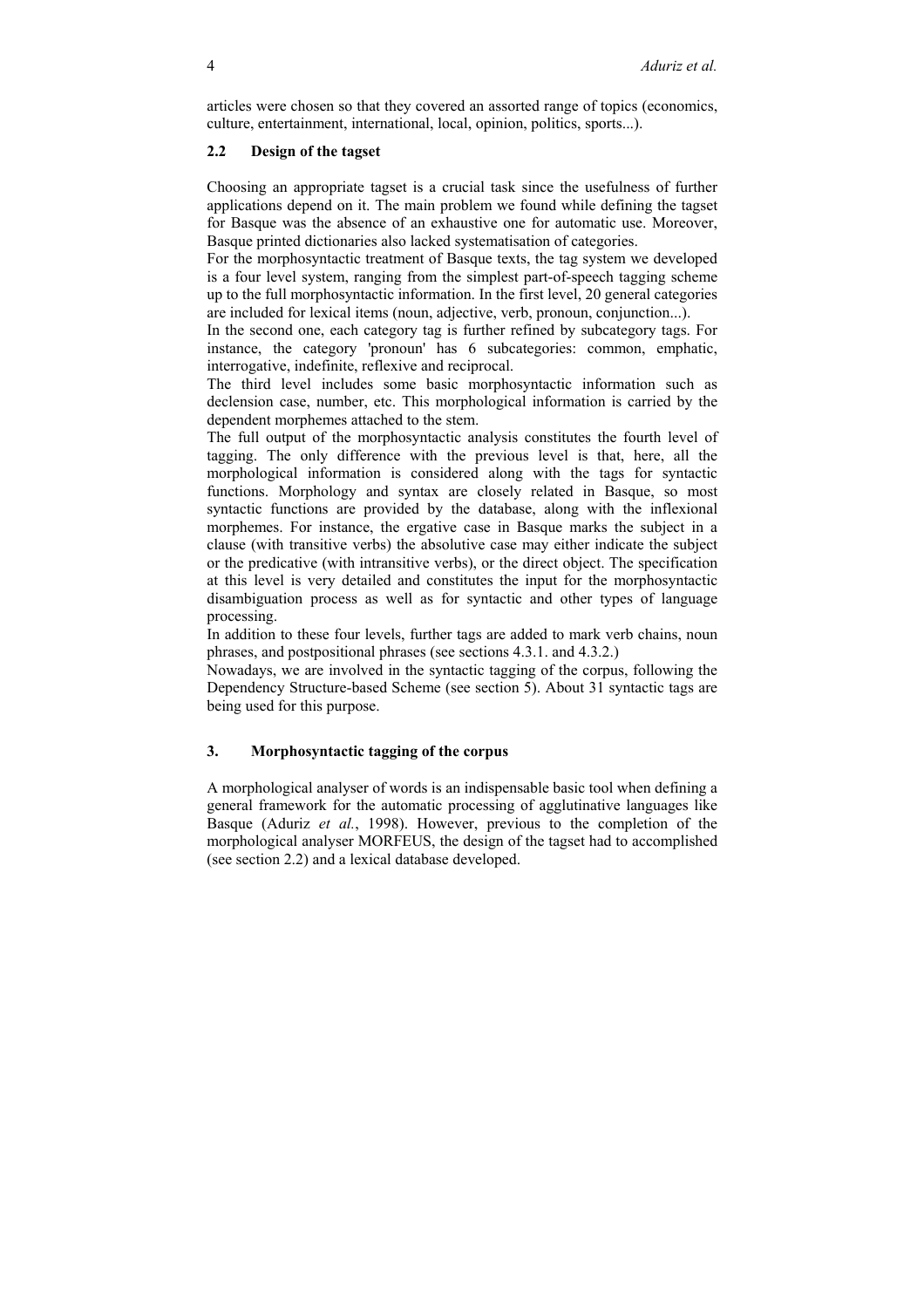## **3.1 EDBL, a lexical database for Basque**

EDBL (Aldezabal *et al.*, 2001) is a general-purpose lexical database used in Basque text-processing tools. This large repository of lexical knowledge is the basis in many different NLP tasks, and provides lexical information for several language tools including, obviously, the morphological analyser. At present, it consists of nearly 80,000 entries divided into (i) dictionary entries (the same you can find in any conventional dictionary), (ii) inflected verb forms, and (iii) dependent morphemes, all of them with their respective morphological information.

# **3.2 MORFEUS, automatic morphological analyser**

MORFEUS is a robust morphological analyser for Basque. It is a basic tool for current and future work on NLP. The analyser is based on the two-level formalism proposed by Koskenniemi (1983), which has had widespread acceptance due mostly to its general applicability, declarativeness of rules and clear separation between linguistic knowledge and program.

The architecture of the analyser was defined using three main modules:

- 1 The standard analyser that uses a general lexicon and a user's lexicon. This module is able to analyse and generate standard language wordforms. In our applications for Basque, we defined more than 130 patterns of morphotactics and two rule systems in cascade, the first one for longdistance dependencies among morphemes and the second one for morphophonological changes. These elements are compiled together in the standard transducer.
- 2 The analysis and normalization of linguistic variants (dialectal uses and competence errors). Due to non-standard or dialectal uses of the language and competence errors, the standard morphology is not enough to offer good results when analysing real text corpora. This problem becomes critical in languages like Basque in which standardisation is in process and dialectal forms are still of widespread use. For this process the standard transducer is extended with new lexical entries and phonological rules producing the enhanced transducer.
- 3 The guesser or analyser of words without lemmas in the lexicons. In this case, the standard transducer is simplified removing the lexical entries and allowing the analysis of any string. Therefore, the standard transducer is substituted by a general transducer to describe any combination of characters.

The morphological analyser gives as a result *all* the possible analyses of each *token* in the text.

## **3.3 Manual disambiguation of the corpus**

The manual disambiguation of the corpus was performed on the output of MORFEUS. Thus, the whole corpus was morphosyntactically analysed giving to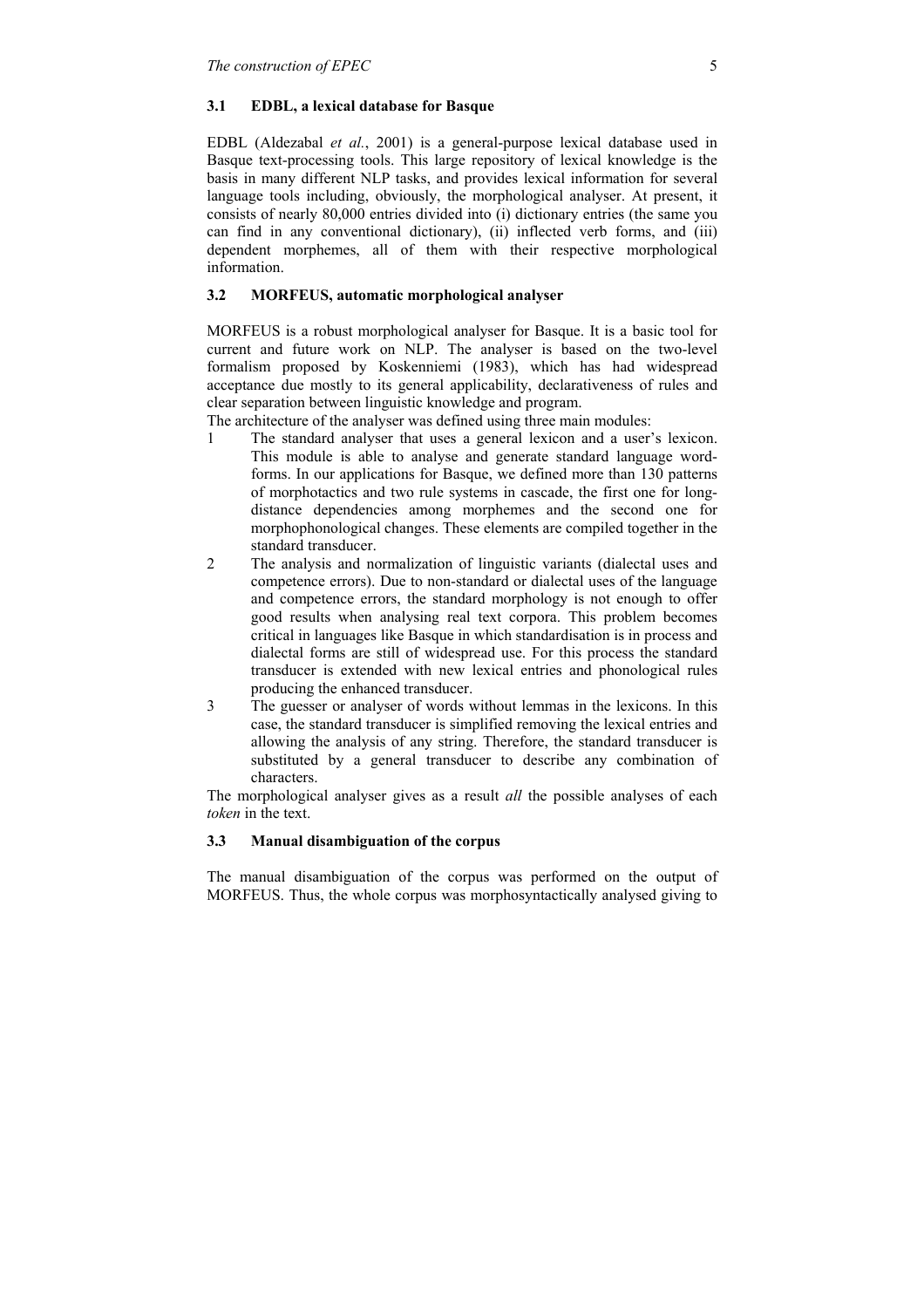each word-form every possible analysis, without taking into account the context in which it appeared. Once each word-form in the corpus was morphosintactically analysed, we carried out the manual disambiguation process. Two linguists marked independently the correct syntactic tag to each word in the corpus, applying the "double blind" method described in Voutilainen & Järvinen (1995). In case no right tag had been automatically assigned, they typed it themselves. Both linguists' answers were compared and, when differences occurred, they agreed a single tag.

This manually disambiguated corpus was used both to improve a Constraint Grammar disambiguator and to develop a stochastic tagger. After the corpus was manually disambiguated, we started to make up a grammar of constraint rules that would automatically select the correct syntactic tags in *any* real corpus. For this purpose, we chose the Constraint Grammar (CG) formalism (Karlsson *et al.*, 1995; Tapanainen & Voutilainen, 1994), which was designed with the aim of being a language-independent and robust tool to disambiguate and analyse unrestricted texts. The CG grammar statements are close to real text sentences and directly address some crucial parsing problems, especially ambiguity. The role of the CG system is to apply a set of linguistic constraints that discard as many alternatives as possible, leaving at the end as fully disambiguated sentences as possible.

Each rule produced for this grammar was checked on the manually disambiguated corpus so as to test its goodness and improve it iteratively whenever necessary. Moreover, in the cases in which the analyser didn't assign any correct analysis to a word-form in the corpus, the linguists contributed greatly to the improvement of the lexical database and the analyser itself.

Besides, we also developed a stochastic tagger. Statistical methods need little effort and obtain very good results (Church, 1998; Cutting *et al.*, 1992), at least when applied to English. In our case, we selected the TATOO tagger based on Hidden Markov Models (Armstrong *et al.*, 1995). TATOO was designed to be applied to the output of a morphological analyser and the tagset can be easily switched without changing the input text.

However, being Basque an agglutinative and free-order language, the stochastic tagger turned out to be much less accurate than for English when trained directly on the output of the morphological analyser. So, we performed a supervised training on the output of the CG grammar. Since the CG disambiguator leaves a relatively low ambiguity rate, the results of TATOO were much better. Currently, we apply a combination of the CG disambiguator with the stochastic tagger and we get good results (Ezeiza 2003). The CG disambiguator is first applied and then the remaining ambiguities are solved using the results of TATOO.

#### **4. Shallow syntax tagging**

After disambiguating the morphological tags in the corpus, the next step was to assign the corresponding syntactic tag to each word-form. Syntactic function tags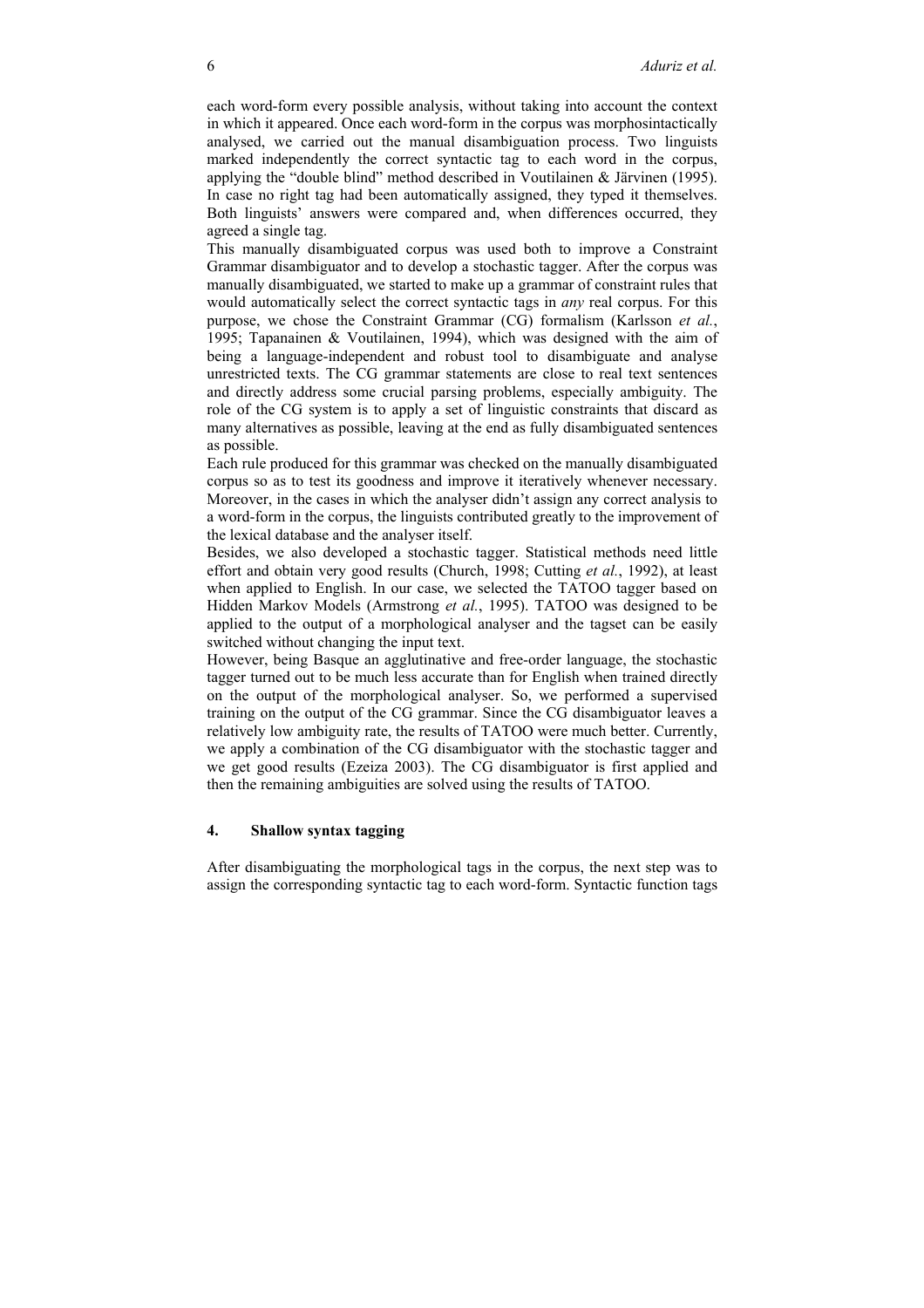follow the philosophy of the Constraint Grammar (CG) formalism in the sense that they are based on a functionally labelled dependency syntax<sup>[1](#page-6-0)</sup>. By adopting the CG formalism, we express the syntactic functions of words and the interdependencies that exist among them rather than deep structural relations. So, the syntactic tags at this level refer to shallow syntactic functions, i.e. they may provide information about the surface structure of verb chains, noun phrases, or postpositional phrases. Therefore, this results in a shallow parsing of the corpus.

As we mentioned before, most syntactic functions are added to the word-forms together with inflectional morphemes. Morphological suffixes and syntactic functions are closely related in Basque and both are included in the database. Thus, the output of the morphological analyser displays most of these shallow syntactic tags.

However, some other syntactic tags that are not inherited from the database are added to the analysis through CG mapping rules. These functions are mostly attached to parts of speech, and they are generally assigned to word-forms provided that they comply with some given contextual conditions.

Mainly, the syntactic function tags are divided into three groups: *main functions* (subject, object, indirect object…), *modifiers* (indicating the direction relative to their head), and *verb functions* (used to detect verb chains). This distinction of the syntactic functions is essential for the tagging of the different kind of phrases (see section 5).

The ambiguity rate related to the shallow syntactic tagging is over  $22\%$ <sup>2</sup>, that is, for each 100 word-forms 22 are assigned more than one syntactic tag.

# **4.1 Manual disambiguation and applications**

l

Once each word-form in the corpus was given at least one syntactic tag, we carried out the manual disambiguation process again. The method was similar to the one used for the morphological disambiguation in the previous step. Two linguists marked independently the correct syntactic tag to each word in the corpus or, in case no right tag had been automatically assigned, they typed it themselves. Then, both linguists agreed a single tag when differences occurred. After the corpus was manually disambiguated, we started to make up a grammar of constraint rules that would automatically select the correct syntactic tags in *any* real corpus. Each rule produced was checked on the manually disambiguated corpus so as to test its goodness and improve it if necessary.

<span id="page-6-0"></span><sup>1</sup> The concept of dependency-syntax has a long tradition in grammatical analyses since the Greco-Roman era. More recently, within the application of formalisms to syntactic theory, among others we find Tésniere (1959), Hays (1964) and Mel'cuk (1988), the ones who have recovered dependency-syntax in theoretical terms.

<span id="page-6-1"></span><sup>2</sup> This ambiguity was estimated taking into account the syntactic functions of a subset of 200 common words.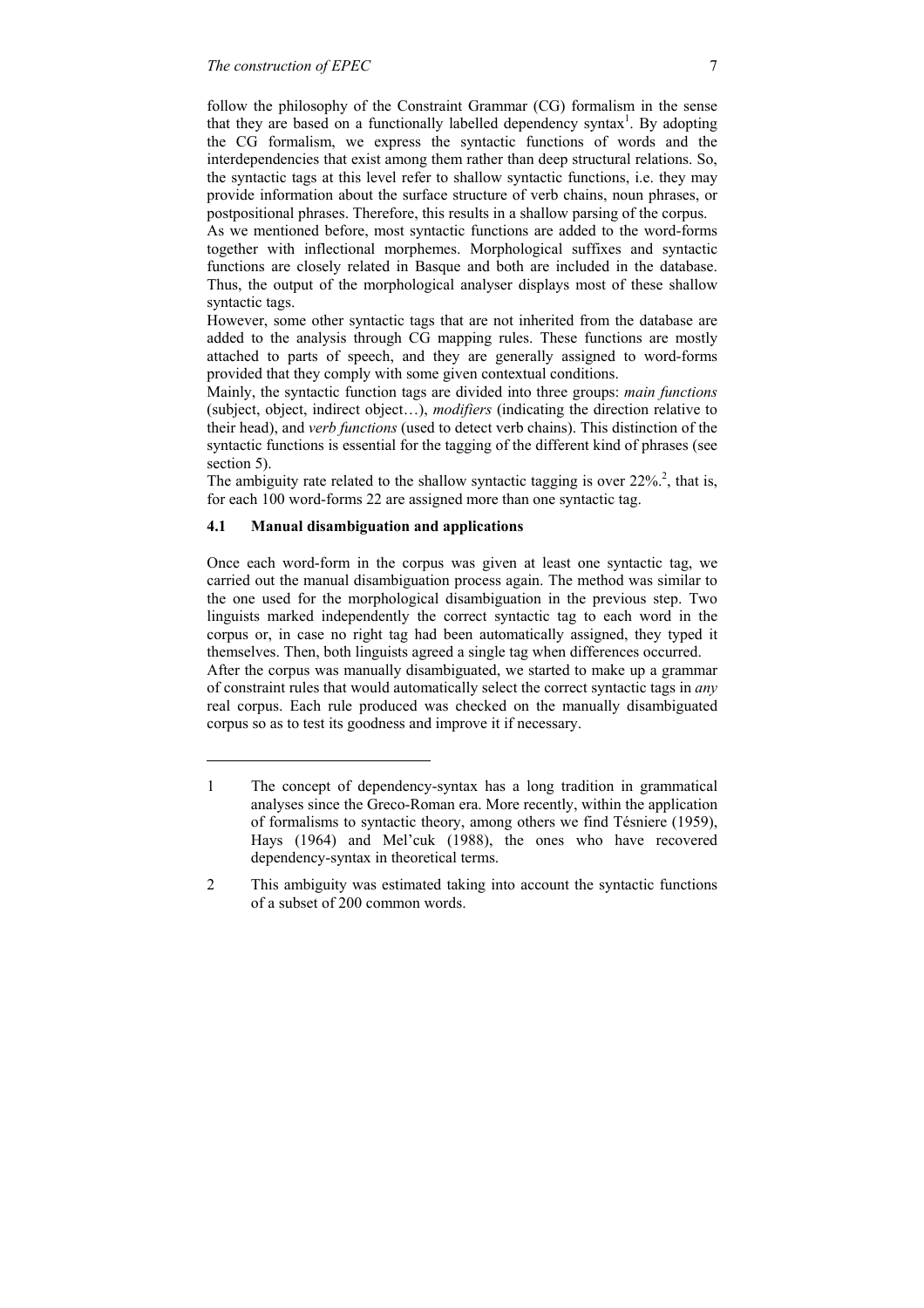## **5. Tagging phrases**

At this stage we have the corpus manually tagged with surface syntactic tags following the CG syntax. No phrase units are marked yet, although based on this representation, the identification of various kinds of phrase units, such as verb chains, noun phrases, and postpositional phrases is reasonably straightforward.

## **5.1 Tags for verb chains**

In order to detect verb chains, we use the verb function tags  $(Q + FAUXVERB)$ , @-FAUXVERB, @+FMAINVERB, @-FMAINVER[B3…](#page-7-0)) and some particles (the negative particle, modal particles…). Based on these elements we are able to detect not only continuous verb chains but also dispersed ones.

So as to mark up continuous verb chains, the following tags are attached using again CG mapping rules:

• %VCH: this tag is attached to a verb chain composed of a single element.

• %VCHI: this is attached to the initial element of a complex verb chain.

• %VCHF: this is attached to the final element of a complex verb chain.

The tags used to mark-up the dispersed verb chains are:

• %NCVCHI: this tag is attached to the initial element of a noncontinuous verb chain.

• %NCVCHC: this tag is attached to the second element of a noncontinuous verb chain.

• %NCVCHF: this tag is attached to the final element of a non-continuous verb chain.

# **5.2 Tags for noun phrases and postpositional phrases**

Our assumption is that any word having a modifier function tag is linked to some word with a main syntactic function tag. Moreover, a word with a main syntactic function tag can, by itself, constitute a phrase unit. Taking into account this assumption, we establish three tags to mark up this kind of phrase units (noun phrases or postpositional phrases):

• %PHR: this tag is attached to words with main syntactic function tags that constitute a phrase unit by themselves.

• %PHRI: this tag is attached to the initial element of a phrase unit.

• %PHRF: this tag is attached to the final element of a phrase unit.

In order to attach one of these tags to each word-form, we have simultaneously developed two subgrammars containing CG mapping rules. The first subgrammar is aimed at delimiting verb chains whereas the second one marks noun and postpositional phrases.

l

<span id="page-7-0"></span><sup>3</sup> Finite auxiliary verb, non-finite auxiliary, finite main verb, non-finite main verb…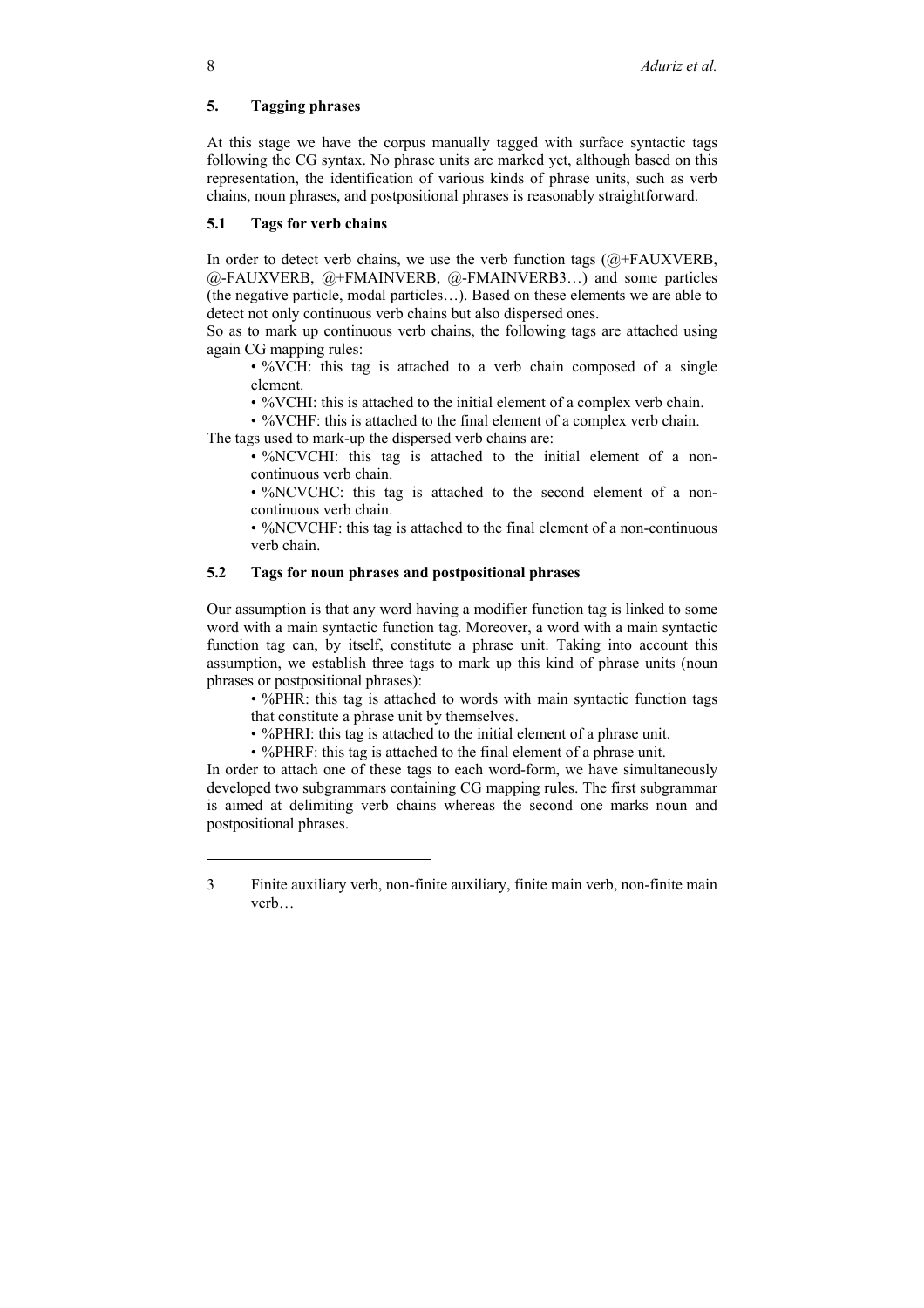#### **5.3 Manual tagging and applications**

At present, a linguist is checking the tags that the first set of mapping rules marked up in the corpus. Whenever necessary, she adds, removes, or changes the tags automatically assigned. Once this work is finished, the first set of mapping rules developed will be tested on the corpus and the results will be used to improve the rules iteratively as well as to develop new ones.

#### **6. Treebank**

l

The next logical stage in the completion of the corpus is deep syntax tagging, in order to build a treebank (Aduriz *et al*., 2002.) Although tagging manually a treebank is an expensive and time-consuming task, it is also an essential step for the development of syntactic tools and applications for Basque. A group of linguists in our research group is currently involved in this arduous job<sup>4</sup>.

After considering a number of diverse choices −Skut *et al.* (1997), Oflazer (1999)− we decided to follow a dependency-based procedure, for it was, in our opinion, the one that could best deal with the free word order displayed by Basque syntax. The dependency-based analysis describes the relations existing between components (i.e., word-forms). This way, for each sentence in the corpus we explicitly determine the syntactic dependencies between the heads and the dependants.

In order to define the syntactic tagging system, we adopted the framework presented in Carroll *et al.* (1998, 1999). By following this line of work, we developed a coding-system based on hierarchies of grammatical relations (both for lexical and empty elements, such as *pro*) (see figure 2).

As it can be seen in figure 2, the hierarchy distinguishes between several general levels, which are further specified in subsequent levels. Thus, for instance, in the general level we find structurally case-marked complements, thematic roles (arg\_mod), modifiers, auxiliaries and conjuctions. In turn, structurally casemarked complements, for example, are divided into noun phrases and clauses. Each continuous gradation achieves further specification by taking into account their grammatical function (e.g. ncsubj, ncobj, and nczobj).

Next, we present an example showing some of the grammatical relations specified in the hierarchy:

**ncsubj** (Case, Head, Head of NP, the Case-marked element within NP, subj ) **ncobj** (Case, Head, Head of NP, the Case-marked element within NP, obj) **nczobj**<sup>5</sup>(Case, Head, Head of NP, the Case-marked element within NP, ind.obj)

<span id="page-8-0"></span><sup>4</sup> In this research line, our group is taking part in the project entitled "The IXA group, tools for an automatic treatment of Basque: creating a database composed of syntactic-semantic trees" (See 'acknowledgments')

<span id="page-8-1"></span><sup>5</sup> nczobj would be equivalent to the English nciobj (non-clausal indirect object).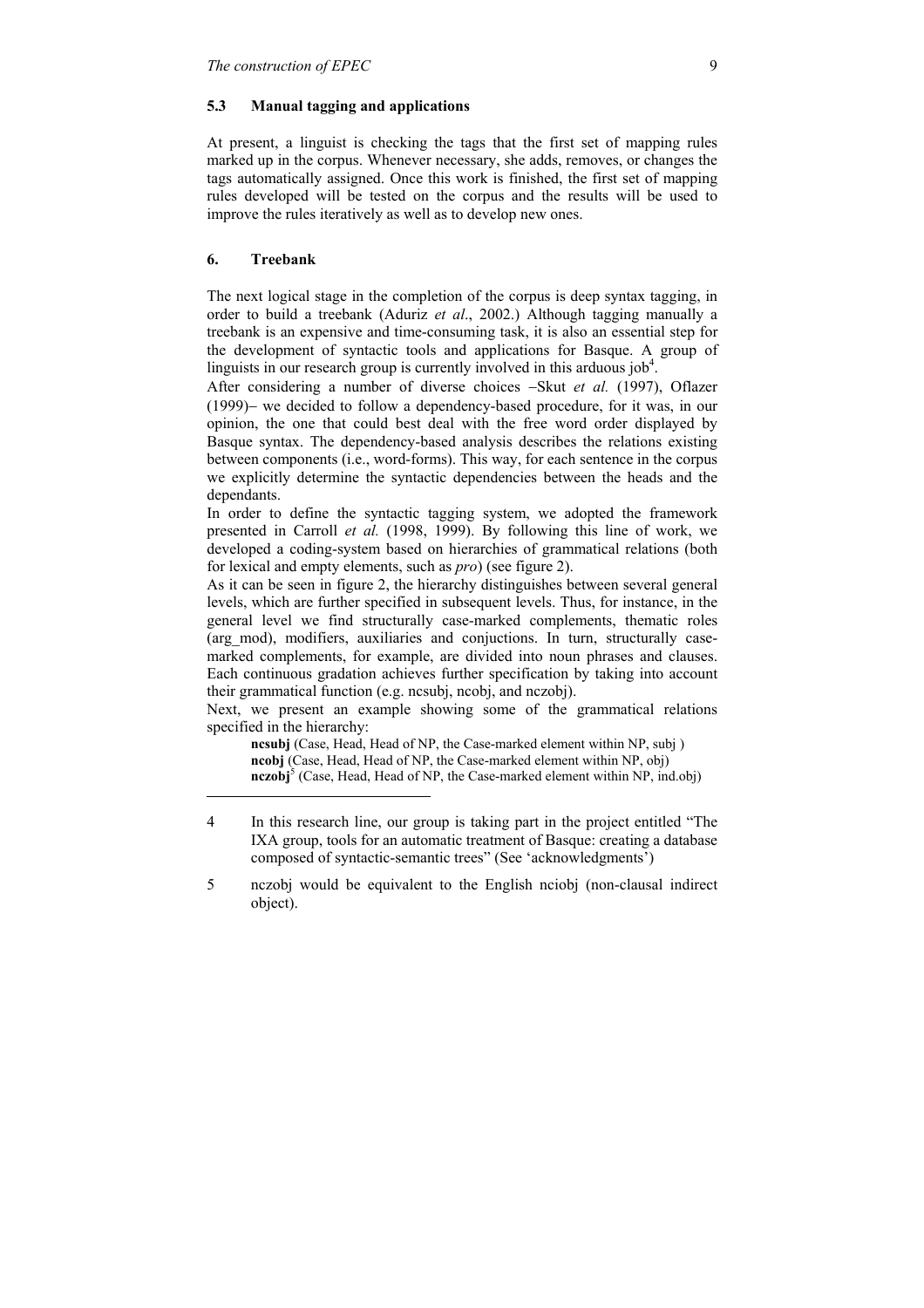

Figure 2: Hierarchy of grammatical relations.

These are examples of structurally case-marked complements when complements are nc (non-clausal, Noun Phrases, henceforth NP), as, for instance, in the sentence *Aitak haurrari sagarra eman dio* 'Father has given an apple to the child' (lit. 'Father to-child apple given has'):

**ncsubj** (erg, eman, **aitak**, aitak, subj)

**nczobj** (dat, eman, **haurrari**, haurrari, ind.obj)

**ncobj** (abs, eman, **sagarra**, sagarra, obj)

This description is extremely important, since it determines the number and type of tags needed for each relation (number of slots, the characteristics of each one, etc.). This formalisation will be very useful for future treatments, for example, to get all this information in XML format (see section 7).

Tagging the corpus manually has enabled us to find solution to problems that emerge in the analysing process, such as discontinuous constituents, coordination, or comparative clauses. Moreover, it is not unusual that similar phenomena are treated as distinct by the different linguists tagging the corpus. In these cases, the group of linguists tries to agree a single analysis that will be considered as correct thereafter.

Consequently, as the tagging process goes on and we find new solutions to arising problems, it will get gradually improving in accuracy, robustness, and speed. Besides, we are currently developing a computational tool aimed to make the manual tagging easier and faster.

All this work is being carried out within a project that aims at constructing treebanks for Catalan, Spanish, and Basque (Civit & Martí, 2002).

#### **6.1 Applications**

When the manual tagging of the corpus is finished, we plan to develop a tool based on linguistic knowledge that will be able to parse real corpora automatically. Like in the previous steps of manual tagging, each rule produced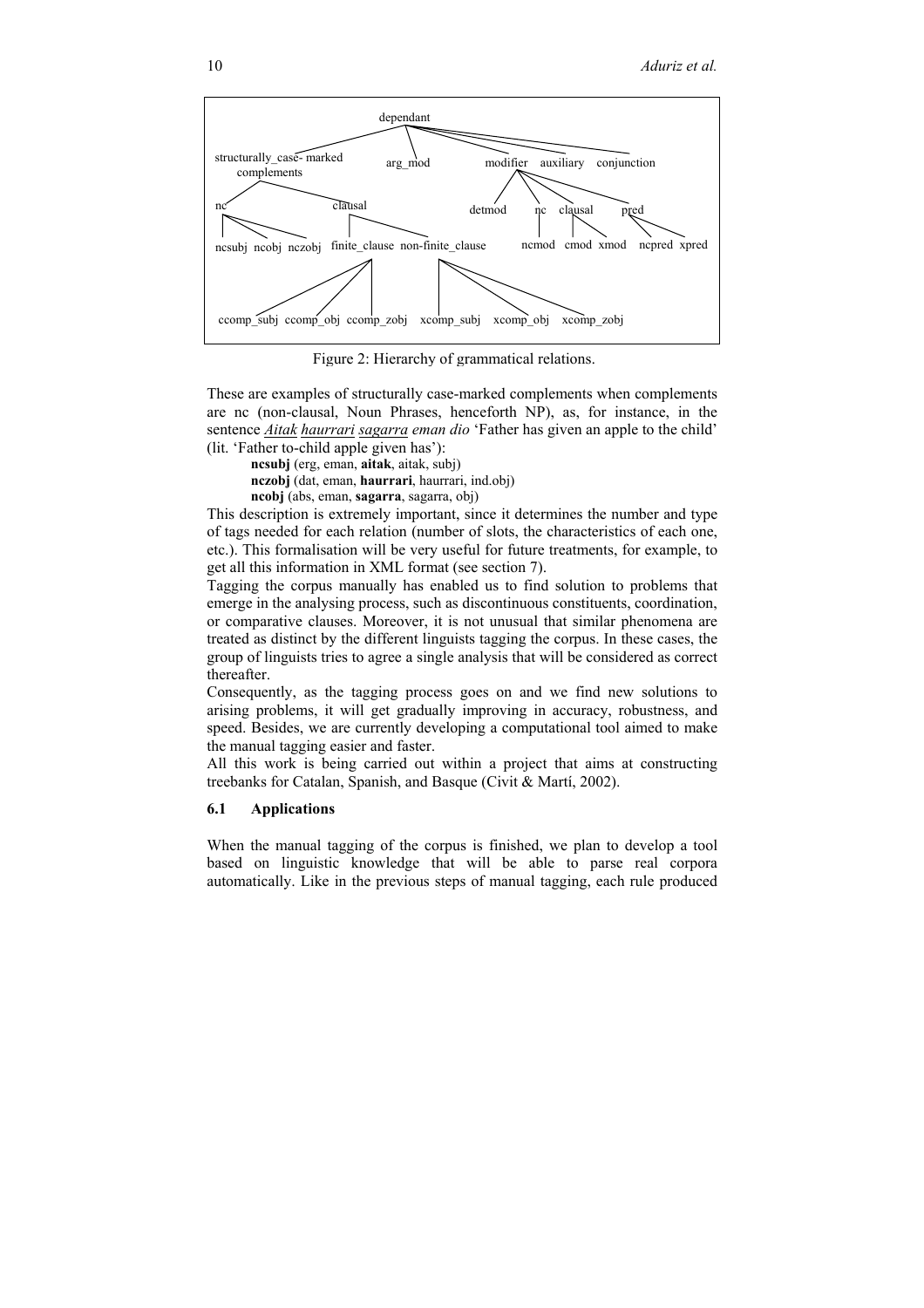for the parser will be tested on the manually tagged corpus in order to assess it goodness and improve it accordingly.

In the future, we also plan to apply machine learning methods to the corpus, in order to carry out an automatic tagging.

## **7. Representation of the Corpus using XML**

During the last three years a great effort has been done in our research group (Artola *et al.*, 2002) to integrate the NLP tools for Basque described in previous sections. Due to the complexity of the information to be exchanged among the tools, Feature Structures (FSs) are used to represent it. Feature structures are coded following the TEI's DTD for FSs, and Feature Structure Definition descriptions (FSD) have been thoroughly defined. The documents used as input and output of the different tools, contain TEI-P4-conformant feature structures (FS) coded in XML. The use of XML for encoding the I/O streams flowing between programs forces us to describe the mark-up formally, and provides software to check that these mark-up hold invariantly in an annotated corpus.

We could deeply analyse the framework for linguistic knowledge representation and integration developed in our group, but as it is not the goal of this paper, we will only show the output of the tools of the analysis chain (figure 3).

Different representations of the sentence *Noizean behin itsaso aldetik Donostiako Ondarreta hondartzara enbata iristen da* (Once in a while, a storm arrives from high seas to the Donostia's beach of Ondarreta) coded in XML are shown in figure 3.

## **8. Future work**

The lexical information gathered in the lexical database (EDBL), which is the basis for several NLP tools in our research group, is constantly being renewed. New entries from diverse sources are periodically added to the database. Moreover, new tools such as multiword units, named entities, or postposition recognisers have been developed. These changes must be reflected in the corpus, so we must review it regularly. Therefore, in the near future, we intend to update EPEC with all these information. This will be done semiautomatically, so that only the new information needs to be reviewed.

#### **Acknowledgements**

This research is supported by the University of the Basque Country (9/UPV00141.226-14601/2002), the Ministry of Industry of the Basque Government (project XUXENG, OD02UN52), the Interministerial Commission for Science and Technology of the Spanish Government (FIT-150500-2002-244), and the European Community (MEANING project, IST-2001-34460).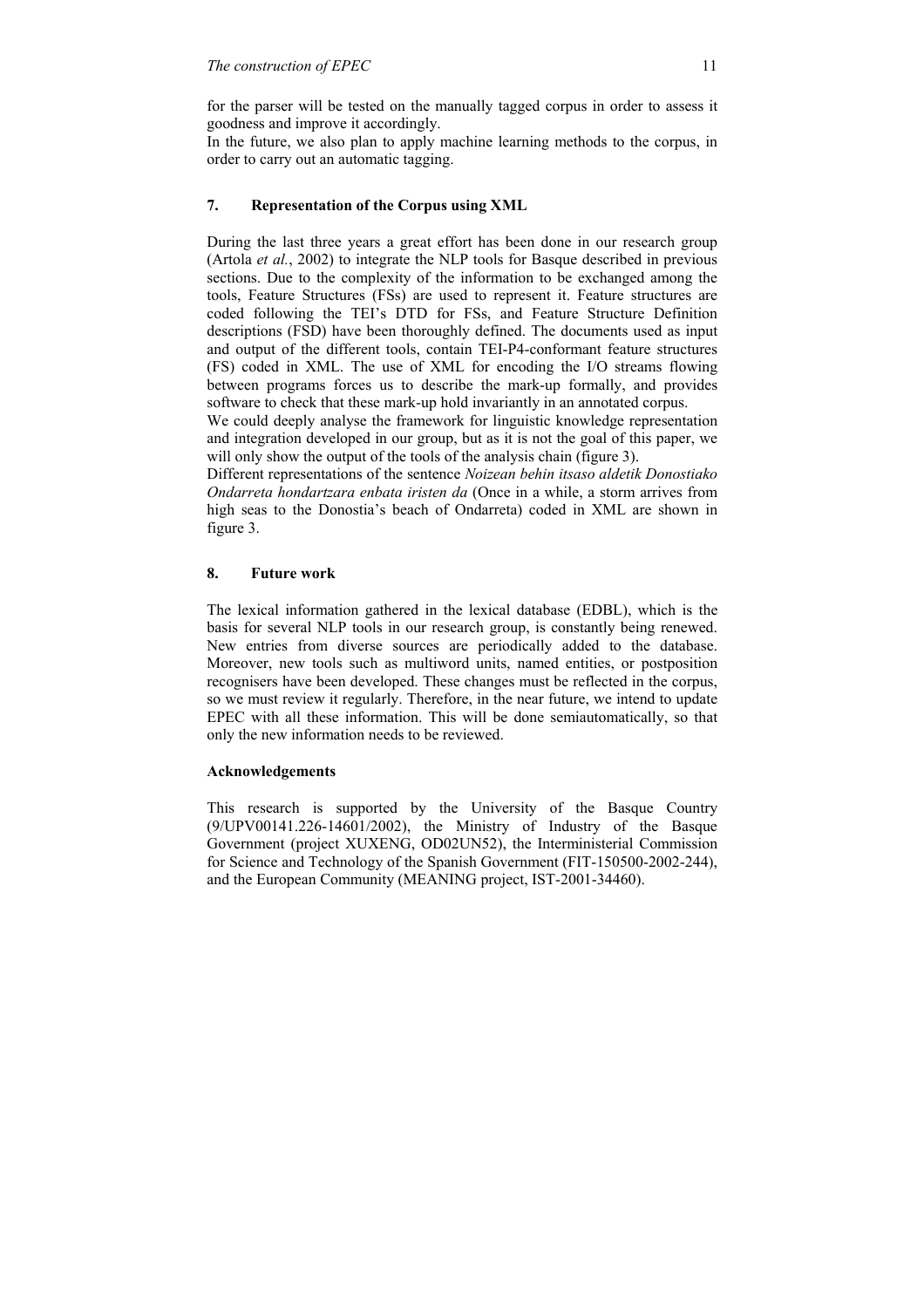# **9. References**

- Aduriz I., Agirre E., Aldezabal I., Alegria I., Ansa O., Arregi X., Arriola J.M., Artola X., Díaz de Ilarraza A., Ezeiza N., Gojenola K., Maritxalar A., Maritxalar M., Oronoz M., Sarasola K., Soroa A., Urizar R., Urkia M. (1998) A Framework for the Automatic Processing of Basque. *Proceedings of the First International Conference on Language Resources and Evaluation*, Granada.
- Aduriz I., Aldezabal I., Aranzabe M., Arrieta B., Arriola J., Atutxa A., Díaz de Ilarraza A., Gojenola K., Oronoz M., Sarasola K. (2002) Construcción de un corpus etiquetado sintácticamente para el euskera. *Actas del XVIII Congreso de la SEPLN*, Valladolid, Spain.
- Aldezabal I., Ansa O., Arrieta B., Artola X., Ezeiza A., Hernández G., Lersundi M. (2001) EDBL: a General Lexical Basis for the Automatic Processing of Basque. *IRCS Workshop onLinguistic Databases*, Philadelphia (USA).
- Alegria I., Aranzabe M., Ezeiza A., Ezeiza N., Urizar R. (2002) Robustness and customisation in an analyser/lemmatiser for Basque. *Proceedings of Workshop on "Customizing knowledge in NLP applications ". Third International Conference on Language Resources and Evaluation*, Las Palmas de Gran Canaria (Spain).
- Armstrong S., Russell G., Petitpierre D., Robert G. (1995) An Open Architecture for Multilingual Text Processing. *Proceedings of the 7th Conference of the European Chapter of the Association for Computational Linguistics,* Dublin, Ireland, pp 101-106.
- Artola X., Díaz de Ilarraza A., Ezeiza N., Gojenola K., Hernández G., Soroa A. (2002) A Class Library for the Integration of NLP Tools: Definition and implementation of an Abstract Data Type Collection for the manipulation of SGML documents in a context of stand-off linguistic annotation. *Proceedings of the Third International Conference on Language Resources and Evaluation,* Las Palmas de Gran Canaria, Spain.
- Carroll J., Briscoe T., Sanfilippo A. (1998) Parser evaluation: a survey and a new proposal. *Proceedings of the International Conference on Language Resources and Evaluation*, Granada, Spain, pp 447-454.
- Carroll J., Minnen G., Briscoe T. (1999) Corpus Annotation for Parser Evaluation. *Proceedings of Workshop on Linguistically Interpreted Corpora, EACL´99*, Bergen.
- Church K. W. (1998) A Stochastic Parts Program and Noun Phrase Parser for Unrestricted Text. *Proceedings of the Second Conference on Applied Natural Language Processing,*Québec, Canada *,* pp 136-143*.*
- Civit M., Martí M. (2002) Design Principles for a Spanish Treebank. *Proceedings of the Treebanks and Linguistic Theories (TLT2002)*, Sozopol, Bulgaria.
- Cutting D., Kupiec J., Pederson J., Sibun P. (1992) A Practical Part-of-speech Tagger. *Proceedings of the Third Conference on Applied Natural Language Processing,* Philadelphia, USA, pp 133-140.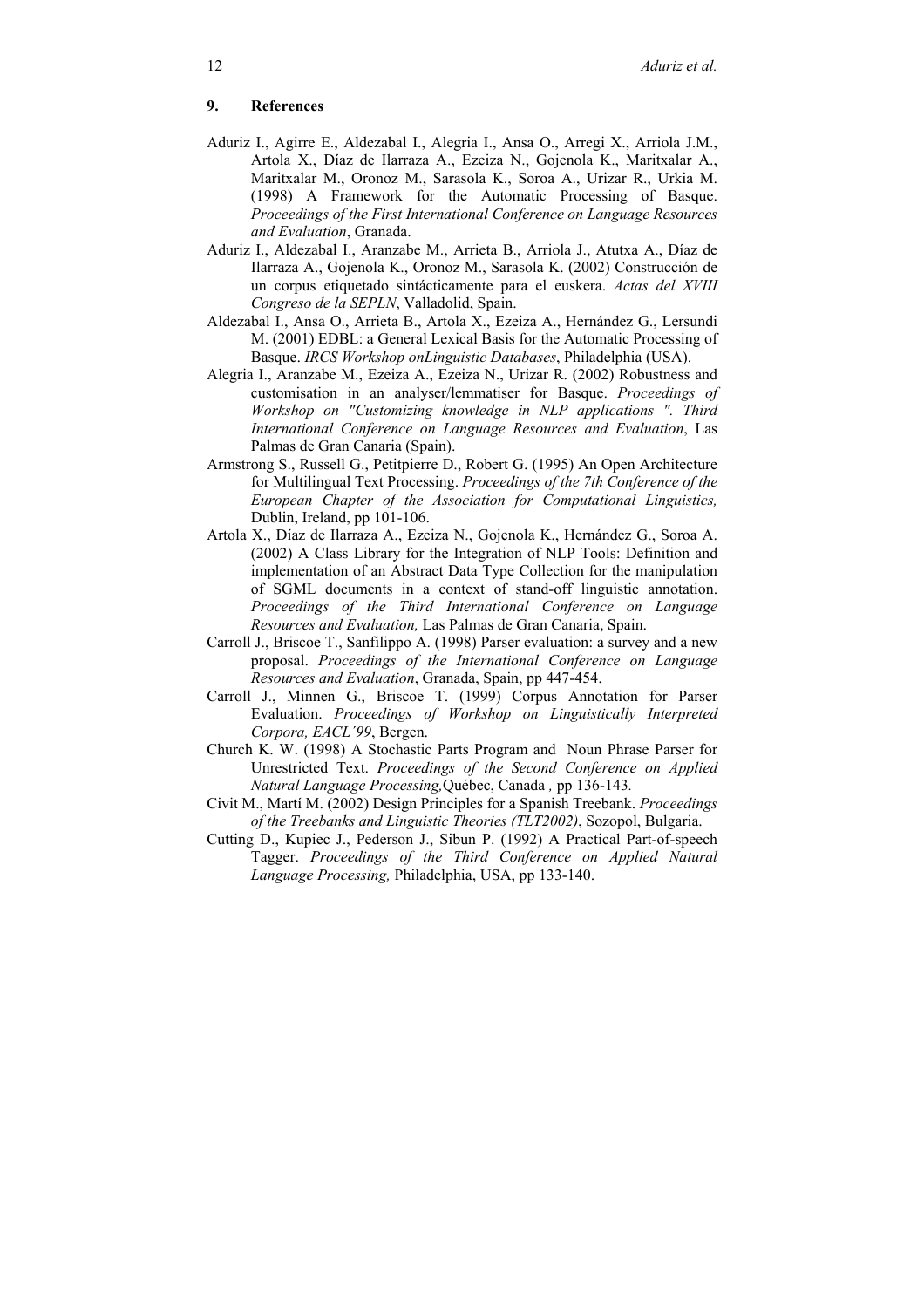- Ezeiza, N. (2003) *Corpusak ustiatzeko tresna linguistikoak. Euskararen etiketatzaile sintaktiko sendo eta malgua*. PhD thesis, University of the Basque Country.
- Hays D. C. (1964) Dependency theory: a formalism and some observations. *Language 40*, pp 511-525.
- Karlsson F., Voutilainen A., Heikkila J., Anttila A. (1995) Constraint Grammar: Language-independent System for Parsing Unrestricted Text. *Mouton de Gruyter*, Berlin.
- Koskenniemi K. (1983) *Two-level Morphology: A general Computational Model for Word-Form Recognition and Production*. University of Helsinki, Department of General Linguistics. Publications 11.
- Mel'cuk I. (1988) *A Dependency Syntax: Theory and Practice*. State University of New York Press.
- Oflazer K., Zeynep D., Tür H., Tür G. (1999) Design for a Turkish treebank. *Proceedings of Workshop on Linguistically Interpreted Corpora*, at EACL, Bergen.
- Sarasola K. (2000) Strategic priorities for the development of language technology in minority languages. *Proceedings of Workshop on "Developing language resources for minority languages: re-useability and strategic priorities". Second International Conference on Language Resources and Evaluation*, Athens, Greece.
- Skut W., Krenn B., Brants T., Uszkoreit H. (1997) An Annotation Scheme for Free Word Order Languages. *Fifth Conference on Applied Natural Language Processing*, Washington, DC, USA, pp 88-95.
- Tapanainen P., Voutilainen A. (1994) Tagging Accurately-Don´t guess if you know. *Proceedings of the 4th Conference on Applied Natural Language Processing*, Washington.

Tesnière L. (1959) *Elèments de Syntaxe Structurale*, (2nd ed.) Paris, Klincksieck.

Voutilainen A., Järvinen T. (1995) Specifying a shallow grammatical representation for grammatical purposes. *Proceedings of the 7th Conference of European Association of Computacional Linguistics*, Dublin.